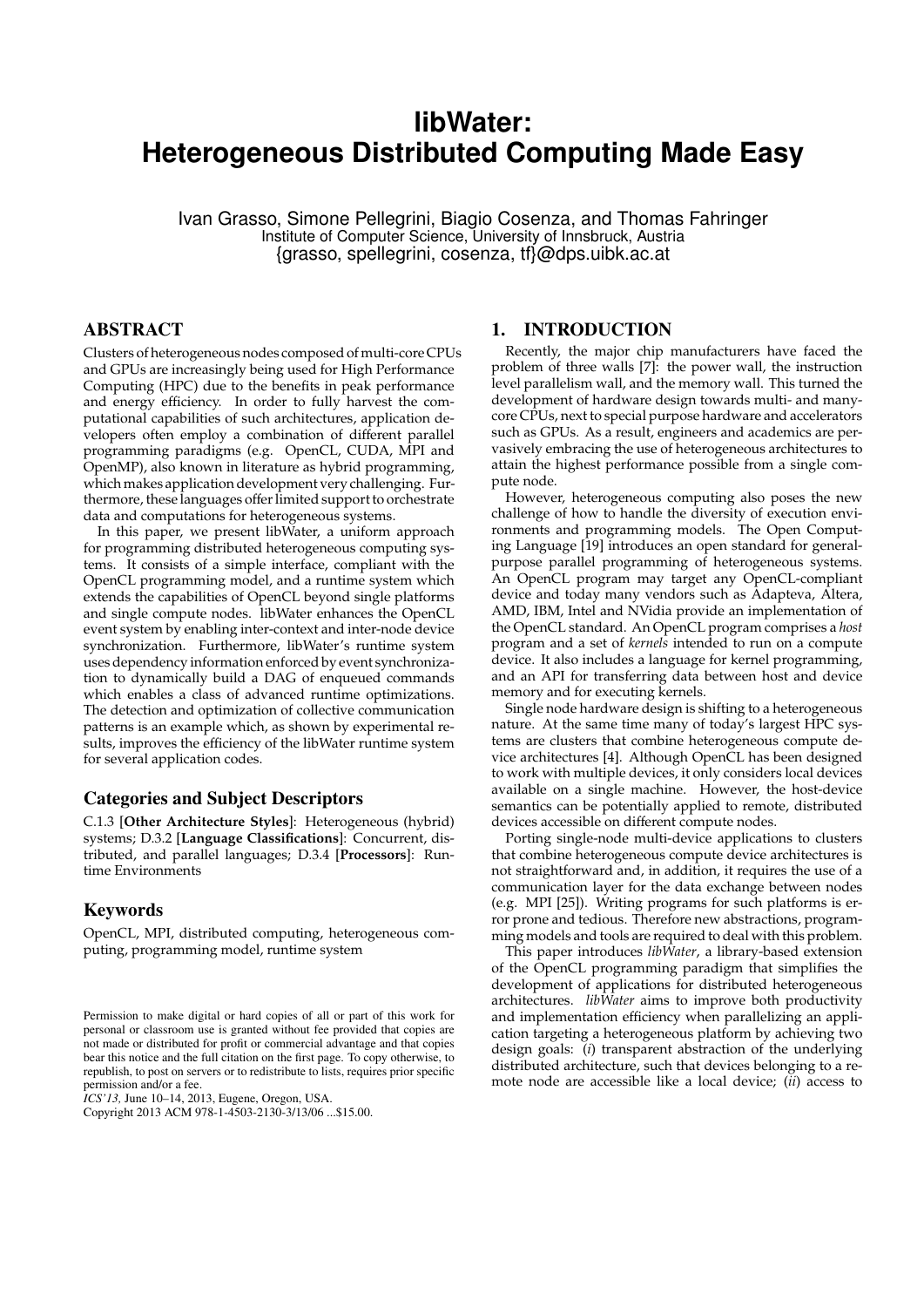performance-related details since it supports the OpenCL kernel logic.

The main contributions of this paper are:

- The presentation of the *libWater* programming model, which extends the OpenCL standard by replacing the host code with a simplified interface. The definition of a novel device query language (DQL) for OpenCL device management and discovery.
- A lightweight distributed runtime environment which dispatches the work between remote devices, based on asynchronous execution of both communications and OpenCL commands. *libWater* runtime also collects and arranges dependencies between commands in the form of a powerful representation called *command DAG*.
- A demonstration of how the *command DAG* can be effectively exploited to improve the scalability. For this purpose we introduce a collective communication pattern recognition analysis and optimization that matches multiple single point-to-point data transfers and dynamically replaces them with a more efficient collective operation (e.g. *scatter*, *gather* and *broadcast*) supported by MPI.
- A study of the scalability of *libWater* on a real production cluster using up to 64 homogeneous compute nodes. Results show that an efficiency of around 64% is achieved, on average, for 6 application codes. Finally we demonstrate the suitability of *libWater* for a heterogeneous GPU cluster for two codes.

The rest of the paper is organized as follows. Section 2 and 3 provide an introduction to OpenCL and libWater programming model. Section 4 describes the distributed runtime system and the underlying command DAG representation. The runtime optimizations are treated in Section 5 and the experimental evaluation is presented in Section 6. Section 7 and 8 discuss related work and conclusions.

# 2. THE OPENCL PROGRAMMING MODEL

OpenCL is an open industry standard for programming heterogeneous systems. The language is designed to support devices with different capabilities such as CPUs, GPUs and accelerators. The platform model comprises a *host* connected to one or more *compute devices*. Each device logically consists of one or more compute units (CUs) which are further divided into processing elements (PEs). Within a program, the computation is expressed through the use of special functions called *kernels*that are, for portability reason, compiled at runtime by an OpenCL driver. Interaction with the devices is possible by means of *command-queues* which are defined within a particular OpenCL *context*. Once enqueued, commands – such as the execution of a kernel or the movement of data between host and device memory – are managed by the OpenCL driver which schedules them on the actual physical device.

Commands can be enqueued in a blocking or non-blocking way. A non-blocking call places a command on a commandqueue and returns immediately to the host, while a blockingmode call does not return to the host until the command has been executed on the device. For synchronization purpose, within a context, *event* objects are generated when kernel and

memory commands are submitted to a queue. These objects are used to coordinate execution between commands and enable decoupling between host and devices control flows.

Despite being a well designed language that allows the access to the compute power of heterogeneous devices from a single, multi-platform source code base, OpenCL has some drawbacks and limitations. One of the major drawbacks is that, because being created as a low-level API, a significant amount of boilerplate code is required even for the execution of simple programs. Developers have to be familiar with numerous concepts (i.e. *platform*, *device*, *context*, *queue*, *bu*ff*er* and *kernel*) which make the language less attractive to novice programmers. Another important limitation is that, although it was designed to address heterogeneous systems, in case of devices from different vendors, objects belonging to the context of one vendor are not valid for other vendors. This limitation clearly becomes a problem when synchronization of command queues across different contexts is needed.

# 3. THE LIBWATER PROGRAMMING INTERFACE

*libWater* is a C/C++ library-based extension of the OpenCL programming paradigm that simplifies the development of distributed heterogeneous applications. It inherits the main principles from the OpenCL programming model trying to overcome its limitations. While maintaining the notion of host and device code, *libWater* exposes a very simple programming interface based on four key concepts: *device*, *bu*ff*er*, *kernel* and *event*. A *device* represents a compute device, but differently from the original paradigm this single object is an abstraction of the OpenCL platform, device, queue and context concepts. Such simplification reduces the number of source code lines necessary for the initialization of the devices, and thus avoids the boilerplate configuration code that is usually present in every OpenCL program. Furthermore, the library is not restricted to a single node but, taking internally advantage of the message passing model, it provides access to devices on remote nodes as if they were locally available.

Since *libWater* can grant access to a large number of distinct devices, the selection of a particular one can be cumbersome. In order to simplify this important aspect, *libWater*introduces a novel domain specific language for querying devices. A *device query language* (DQL) query statement follows an SQLlike structure, that is composed of 4 basic clauses with the following syntax:

| <b>SELECT</b> | $fALL$   TOP $k$   POS i]         |  |
|---------------|-----------------------------------|--|
|               | <b>FROM NODE</b> $[n [, \ldots]]$ |  |
| WIJERE        | [restrictions attribute values]   |  |
| ORDER BY      | $[$ attribute $[$ , $]$           |  |

The SELECT clause (the only one which is mandatory) respectively allows the selection of all the devices, the first top *k*, or a particular device from the device list generated under the restrictions on the following clauses. With FROM NODE a single node or a list of nodes can be specified narrowing the range of selectable devices to those particular nodes. The clauses WHERE and ORDER BY allow the control of the device restrictions on attribute values and the order in which the devices will be returned. The possible attribute values are currently those exposed by the OpenCL clGetDeviceInfo function. A DQL use case is shown and discussed in Section 4.2. DQL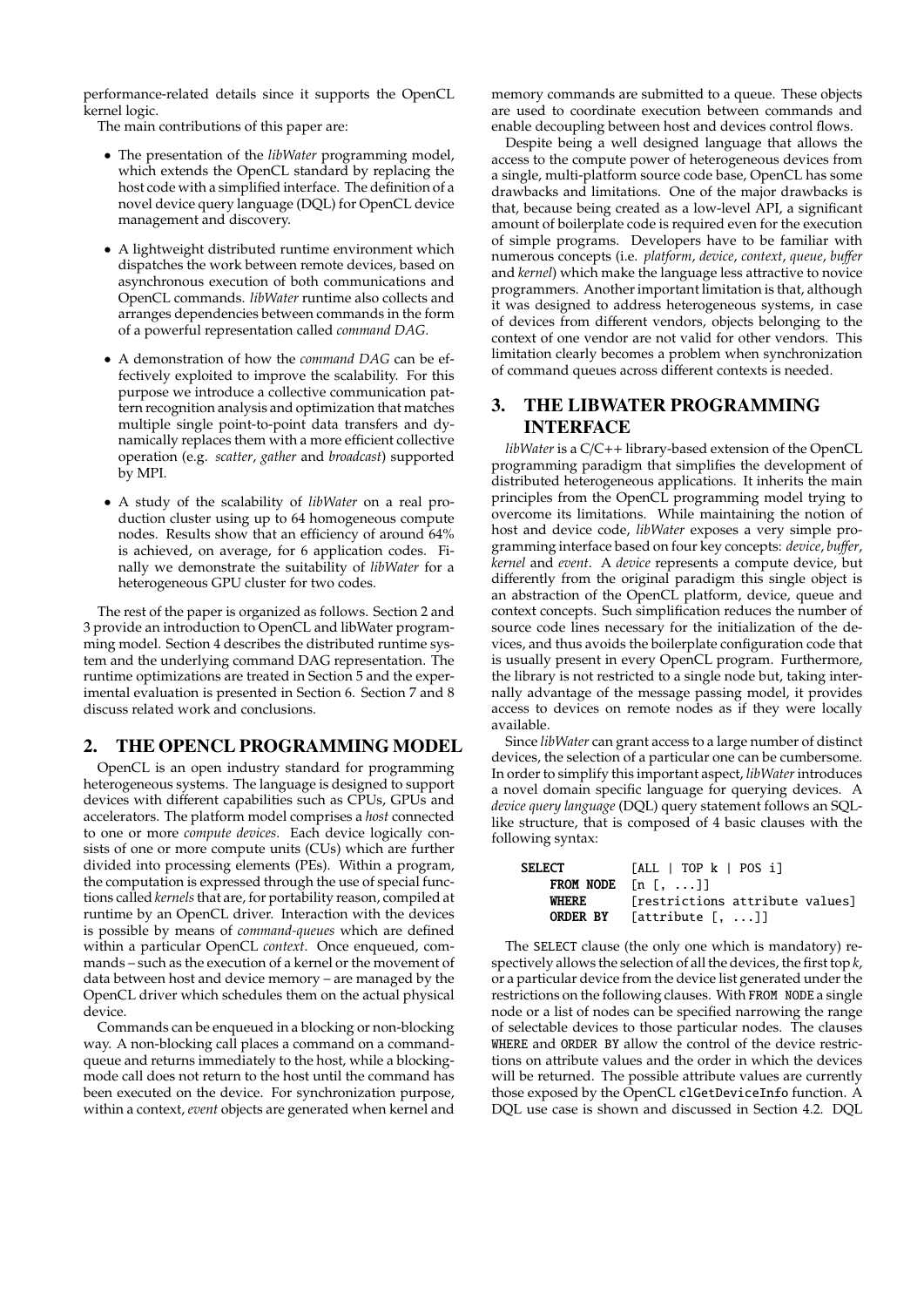| Device Management (wtr_)                                       |                          |  |  |  |
|----------------------------------------------------------------|--------------------------|--|--|--|
| void init_devices('DQL', )<br>device $get\_device('DQL', )$    |                          |  |  |  |
| int get_num_devices()                                          | void release_devices()   |  |  |  |
| void print_device_infos(device)                                |                          |  |  |  |
|                                                                | Buffer Management (wtr_) |  |  |  |
| buffer create_buffer(device, mem_flag, size, evt)              |                          |  |  |  |
| void write buffer(buffer, size, source_ptr, wait_evt, evt)     |                          |  |  |  |
| void read buffer(buffer, size, dest_ptr, wait_evt, evt)        |                          |  |  |  |
| void release_buffer(buffer, wait_evt, evt)                     |                          |  |  |  |
| Kernel Management (wtr_)                                       |                          |  |  |  |
| kernel create kernel(device, name, kernel_name, build_options, |                          |  |  |  |
| flag, evt)                                                     |                          |  |  |  |
| void run kernel(kernel, work_dim, qlobal_work_size,            |                          |  |  |  |
| local_work_size, wait_evt, evt, num_args, )                    |                          |  |  |  |
| void release_kernel(kernel, wait_evt, evt)                     |                          |  |  |  |
| Event Management (wtr_)                                        |                          |  |  |  |
| event create event()<br>void release event(evt)                |                          |  |  |  |
| void wait_for_events(num, )<br>event merge_events(num, )       |                          |  |  |  |
| void init_event_array(num, evt)                                |                          |  |  |  |
| void release_event_array(num, evt)                             |                          |  |  |  |

**Table 1: The complete** *libWater* **API.**

queries can be used for both device initialization and device selection. The latter must be a subset of the former and since *libWater*'s device concept represents a single device only, the function wtr\_get\_device only accepts queries that make use of the POS clause.

Table 1 presents the *complete* API of the *libWater* library. The prefix  $wtr_$  and the C language pointer syntax has been removed from the table for readability reasons. Initialization and selection of devices is done, respectively, by using the wtr\_init\_devices and the wtr\_get\_device routines. Once a *device* is created, it is possible to allocate data and execute computation on it. In *libWater*, this is done through the use of the *bu*ff*er* and the *kernel* concepts. These two objects are similar to their respective OpenCL versions, with the main difference that, during their creation, they are bound to a specific device. For this reason no device must be specified for buffer and kernel related functions. The principal kernel functions are wtr\_create\_kernel and wtr\_run\_kernel. The former receives as parameter a flag that specifies whether the name input argument contains the kernel code or it is the name of a file containing the OpenCL kernel. The latter is used for executing a kernel in the previously bound device. The parameters work\_dim, global\_work\_size and local\_work\_size are the same specified in the OpenCL clEnqueueNDRangeKernel. The num\_args parameter states the number of input arguments accepted by the kernel. This parameter is followed by a list of a variable number of pairs. Each pair consists of a size (in bytes) and a pointer to the corresponding kernel argument. The first value of the pair distinguishes between buffers – when is equal to  $0$  – or a valid address in the host memory. The fourth concept in *libWater* is the *event* object. Most of *kernel* and *bu*ff*er* functions have one or two parameters called wait\_evt and evt. The latter is an output argument which is used by the invoked command to generate an event object. If not specified, *libWater* assumes blocking semantics for the routine. The former specifies the event object on which the

execution of the command depends. If not present, the command has no dependencies and thus it can be immediately executed. Since there can be a dependency between several commands, the wtr\_merge\_events function can be used to merge multiple event objects into one.

The last major difference between *libWater* and the OpenCL model is the fact that initialization and release of buffers and kernels can be invoked using a non-blocking semantics. The main reason for this is to increase the amount of operations that the runtime system can overlap. In the next section we explain how dependency information enforced by events are then exploited by *libWater*'s runtime system.

# 4. THE LIBWATER DISTRIBUTED RUNTIME SYSTEM

While the main focus of the programming interface of *lib-Water* is on simplicity and productivity, the underlying runtime system aims at low resource utilization and high scalability. Calls to *libWater* routines are forwarded to a distributed runtime system which is responsible for dispatching the OpenCL commands to the addressed devices and for transparently and efficiently moving data across the cluster nodes. The *libWater* distributed runtime is written in C++and internally uses several paradigms, such as pthreads, OpenMP and MPI for parallelization.

# 4.1 Runtime System Architecture

Figure 1 shows the organization of the *libWater* distributed runtime system. The *host code*, which directly interacts with *libWater*'s routines, runs on the so called *root node*, which by default is the cluster node with rank 0. This thread will be referred to as the *host thread*. In the background, a second thread, i.e. the *scheduler thread*, is allocated to execute an instance of the WTRScheduler. On the remaining cluster nodes, a single *scheduler thread* is spawned independently of the number of available devices (only one MPI process is allocated per node). This thread executes an instance of the WTRScheduler which represents the backbone of *libWater*'s distributed runtime system.

Each WTRScheduler continuously dequeues wtr\_commands from the local command queue. wtr\_commands in the system are generated in two ways, either by (*i*) *libWater*'s routines (step 1), or (*ii*) by delegation from the root scheduler (step 3). Calls to the *libWater*'s interface are converted into command descriptors (i.e. command design pattern) and immediately enqueued into the root node local command queue (step 1) of Figure 1. Since all wtr\_commands are generated by the root node itself, we refer to its queue as the runtime *global* command queue.

wtr\_commands are either wrappers for OpenCL commands or data transfer jobs (i.e. send\_job or recv\_job) which are generated by the library routines whenever the device addressed by a read or write buffer operation is located in a remote (i.e. *rank*  $\neq$  0) compute node. The descriptor of a wtr\_command is *self-contained* since it carries all the information necessary for its execution . To be portable across cluster nodes, OpenCL objects such as kernels, buffers and events are identified, within the wtr\_command object, by a unique ID. The root scheduler continuously fetches the wtr\_commands from the global command queue, decodes its content and – depending on the targeted device – dispatches the command to the correct node. When the wtr\_command addresses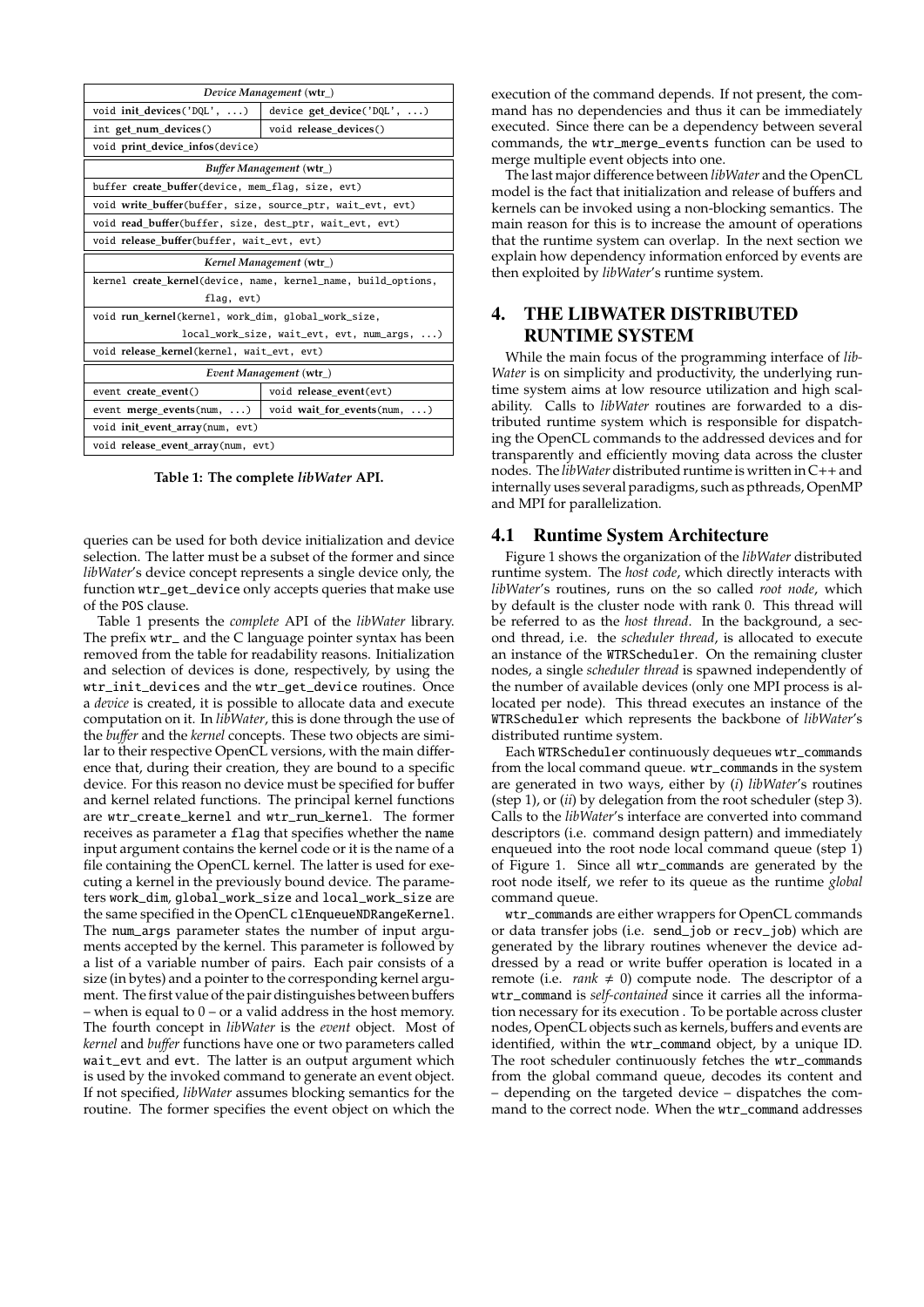

**Figure 1:** *libWater***'s distributed runtime system architecture.**

one of the local OpenCL devices, the corresponding OpenCL command is created and enqueued into the device command queue (step 2). When a remote OpenCL device is addressed, an MPI message is generated – serializing the content of the wtr\_command descriptor – and dispatched to the cluster node hosting the requested device. The WTRScheduler of the target node then de-serializes the wtr\_command and, instead of immediately executing it, enqueues the wtr\_command instance into the local command queue (step 3). The same WTRScheduler is then responsible to dispatch the corresponding OpenCL command into one of its local device queues (step 2).

The heartbeat of the WTRScheduler is an advanced event system which allows the management of an entire compute node – hosting multiple OpenCL devices – using only a single application thread. Indeed, because one instance of the WTRScheduler runs on every cluster node, trying to keep the resource usage as low as possible is of paramount importance in order to avoid wasting CPU cycles which can be used to run an OpenCL kernel. Different from related work, e.g. the SnuCL runtime system [20], which exclusively reserves an entire cluster node and a physical CPU core in each compute node only for scheduling purposes, our system does not exclusively reserve any user resources for scheduling. Furthermore, using a single thread, for both executing local wtr\_commands and for performing scheduling decisions, reduces the amount of synchronization since accesses to event and the command queues do not need to be synchronized.

Relying on a single thread can however easily become a performance bottleneck. An interesting example is the interaction with MPI routines. By default many MPI implementations implement blocking behaviour with a *spin-lock* mechanism in order to minimize latency. This means for example that a blocking receive, waiting for a message from the communication channel, continuously checks for incoming data usually saturating the cycles of a CPU core. In an environment like ours, where CPU cores may be used to run OpenCL kernels, this behaviour must be avoided. Our solution is to avoid in every event handler routine any call to blocking MPI or OpenCL routines and always use the non-blocking semantics. The main idea is the creation of periodic events,

handled by the event system using a priority queue based on timestamps, to check for the completion of pending operations. For OpenCL routines, we exploit the OpenCL event system and the associated callback mechanism. In this way, the WTRScheduler is able to dispatch several commands on the OpenCL devices, or MPI data transfers, which although being issued sequentially (by the single flow of the execution) are concurrently executed by the available resources (i.e. OpenCL devices and the network controller). The same event-based technique utilized to manage multiple OpenCL devices in a single node is also exploited on the large scale across cluster nodes.

### 4.2 Event-based Command Scheduling

As already explained in the previous section, *libWater* puts a strong emphasis on events. Following the semantics of OpenCL, dependency information enforced by programmers are used to select wtr\_commands, which can be safely enqueued into one of the cluster nodes. *libWater* provides an event object, i.e. wtr\_event. Internally, wtr\_events are mapped either to an OpenCLcl\_event object, or to a wtr\_command identifier which is automatically generated for each wtr\_command enqueued into the system. These dependencies allow the runtime system to organize enqueued wtr\_commands into a DAG.

A complete multi-device *libWater*-based host program is shown in Listing 1. This code initializes all the available NVidia GPU devices. It then selects two devices belonging respectively to node rank 0 and 1, with a global memory larger than 1024MB. For each device the code in Listing 1 does the following: create a kernel (i.e. kern, in line 10) and a read/write buffer (i.e. buff, line 11). Then the contents from the host memory is written into the device buffer by the wtr\_write\_buffer command (line 12) and the wtr\_run\_kernel command is issued providing buff as an input argument (lines 14-16). The computed result is then retrieved by the wtr\_read\_buffer command (line 17) which moves data from the device memory back to the host memory. From the runtime system point of view, the execution of the previous code generates a set of dependent commands structured as the DAG depicted in Figure 2. The DAG *G*(*V*, *E*) is composed of vertices, i.e.  $wtr_{\text{commands}} \in V$ , interconnected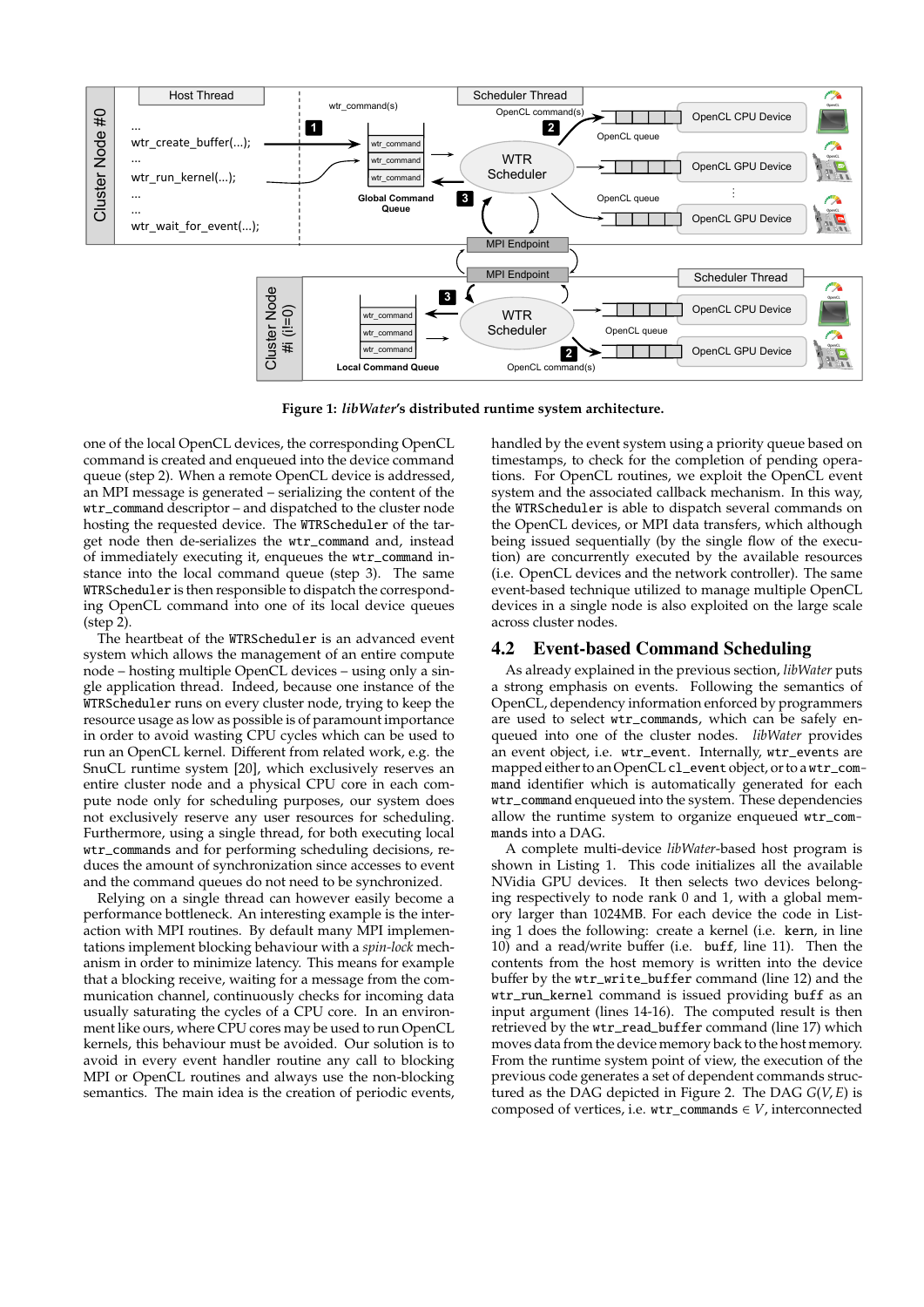```
1 wtr_init_devices(
2 "SELECT ALL WHERE (type = gpu AND vendor = nvidia)");<br>3 wtr event* evts[2]:
      3 wtr_event * evts [2];
 4 | for (int i=0; i<2; ++i) {
 5 size_t offset=size/2*i;
 6 wtr_device * dev = wtr_get_device ("SELECT POS 1 FROM
               NODE %d WHERE global_memory > 1024 MB",i);
 7 assert(dev != NULL && "Device does not exist!");<br>8 wtr event* e[8]:
 \begin{array}{c|c} 8 & \text{wtr\_event}^* & \text{e[8];} \\ 9 & \text{wtr}\ \text{init event a} \end{array}9 wtr_init_event_array (7, e);<br>10 wtr kernel* kern = wtr creat
        10 wtr_kernel * kern = wtr_create_kernel(dev ,"kernel.cl","fun"
               , "", WTR_SOURCE , e+0);
11 | wtr_buffer* buff = wtr_create_buffer(dev,
               WTR_MEM_READ_WRITE , size /2, e+1);
12 wtr_write_buffer(buff, size/2, ptr+offset, e+1, e+2);
13 e[7] = wtr_merge_events (2, e+0, e+2);<br>14 wtr run kernel(kern.1.(size t[1]){size/
        14 wtr_run_kernel(kern ,1,( size_t [1]){size /2},NULL ,e+7,e+3,2,
15 0, buff,
16 <br>
17 wtr read buffer(buff, size/2, ptr+offset,
        17 wtr_read_buffer(buff , size /2, ptr+offset , e+3, e+4);
18 wtr_release_buffer(buff, e+4, e+5);
19 wtr_release_kernel(kern, e+3, e+6);<br>20 eyts[i] = wtr merge eyents(2, e-
20 evts[i] = wtr_merge_events(2, e+5, e+6);<br>21 wtr_release_event_array(8, e);
        wtr_release_event_array (8, e);
\begin{array}{c|c} 22 & 3 \\ 23 & 3 \end{array}/* Blocks until buffers and kernels are released */24 wtr_wait_for_events(2, evts+0, evts+1);<br>25 wtr release event array(2 evts);
     wtr_release_event_array(2, evts);
```
**Listing 1: A complete multi-device program example using** *libWater***'s routines**

through directed edges  $(a, b)$  ∈  $E | a, b$  ∈  $V$ , or *events*, which guarantee that the correct order of execution, and therefore the semantics of the input program, is maintained. The *set* of dependencies associated with a command  $c \in V$  is defined as *c.deps* = { $v \in V | (v, c) \in E$ }. It is worth mentioning that not all *libWater* library routines generate a corresponding wtr\_command. For example, creation, merging and release of events are only meaningful in the root node, therefore there is no need for serializing them. In Figure 2, each wtr\_command carries a descriptor in the form *x*|*y* where *x* represents the node rank, *c*.*node*\_*id*, on which the targeted device, *c*.*dev*\_*id*, is hosted and *y* is the unique command identifier assigned by the runtime system. As already mentioned, for buffer operations on remote devices (i.e. device on node 1) explicit data transfers are automatically inserted by the *libWater* library (e.g. wtr\_commands 10 and 14).

Events determine when a wtr\_command can be scheduled for execution. The scheduler uses a *just-in-time* strategy to select the next wtr\_command from the local command queue. The logic works as follows: enqueued wtr\_commands are analyzed in a FIFO fashion and, for each ready command, the scheduler checks whether dependencies – explicitly specified by event objects – are satisfied. If a command has no dependencies, it can be executed. Since the host program generates all the commands solely on the root node, scheduling is done at this node. However, a centralized scheduler on a single node is not an effective strategy since it limits command throughput and thus the overall scalability of the system.

In order to solve this problem, we rely on the fact that the OpenCL runtime system already has the capability of scheduling commands and handling dependencies by using events. It is worth noting that in OpenCL this mechanism



**Figure 2: DAG of** wtr\_commands **generated during the execution of the code snippet in Listing 1.**

is limited since events cannot be used to perform command synchronization across different contexts. *libWater* unifies event handling through WTRScheduler instances which manage inter-context synchronization and offload intra-context synchronization to the OpenCL driver.

We implemented a *three-level hierarchal scheduling* approach as described in Algorithm 1. At the top level, the root node of the *libWater* runtime system *pro-actively* schedules wtr\_commands from the global queue to the targeted cluster nodes. *cmd*, fetched from the command queue, is sent to the target node (i.e. *cmd*.*node*\_*id*) only if each of its dependent commands (i.e. the set *cmd*.*deps*) are to be executed on the same remote node (lines 6–9). The second level scheduling is local to each node (lines 11–14). The scheduler checks whether *cmd* only depends on wtr\_commands addressing the same OpenCL device. In such case, the command is enqueued into the corresponding device queue (i.e. *dev*.*dev*\_*id*) and dependencies are mapped to local OpenCL events. Alternatively, if a wtr\_command  $C_1$  depends on a second wtr\_command *C*2, scheduled in another context (of the same node), the local WTRScheduler ensures that  $C_1$  is not enqueued into the OpenCL device queue before  $C_2$  is completed. The third-level scheduling is implemented by the OpenCL runtime system itself which is responsible of managing single device queues. If *cmd* cannot be scheduled, due to unsatisfied dependencies, then it is pushed back in the command queue.

Command dependencies are automatically updated when a wtr\_command *c* completes. Locally, a *command completion event*is generated. The associated *callback* function is depicted in Algorithm 2. The function removes, for every command in the local queue, any dependence on *c*. Additionally, nodes notify the root scheduler with a message (lines 5–7) triggering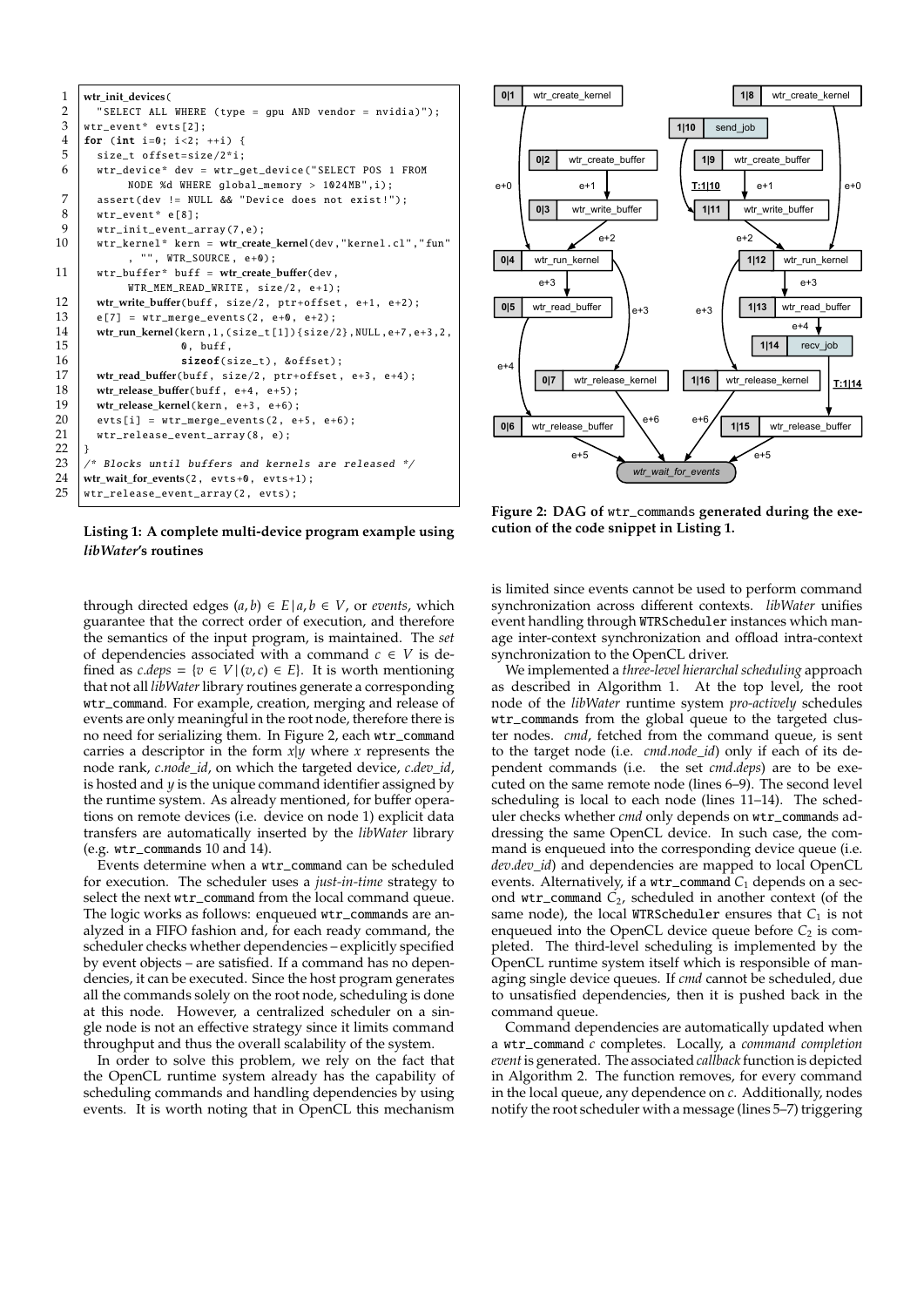### **Algorithm 1** The WTR\_Scheduler's algorithm

|     | $1: \textit{cmd\_queue}$                   | ⊳ Local FIFO wtr_command queue                                              |
|-----|--------------------------------------------|-----------------------------------------------------------------------------|
|     | $2:$ $my\_rank$                            | $\triangleright$ MPI process rank                                           |
|     | 3: while true do                           |                                                                             |
| 4:  | $cmd \leftarrow cmd\_queue.pop();$         |                                                                             |
| 5:  | if cmd.node_id $\neq my\_rank$ then        |                                                                             |
| 6:  |                                            | if ∀ $d \in$ cmd.deps   d.node_id = cmd.node_id then                        |
| 7:  | send(cmd, cmd.node id, SCHED)              | $\triangleright$ Delegates <i>cmd</i> to node                               |
| 8:  | continue                                   |                                                                             |
| 9:  | end if                                     |                                                                             |
| 10: | else                                       |                                                                             |
| 11: |                                            | <b>if</b> $∀ d ∈ cmd.deps   d.dev_id = cmd.dev_id then$                     |
| 12: |                                            | <i>issue(cmd.cl_cmd, cmd.deps)</i> $\rightarrow$ Delegates to corresp. dev. |
| 13: | continue                                   |                                                                             |
| 14: | end if                                     |                                                                             |
|     | $15:$ end if                               |                                                                             |
|     |                                            | 16: cmd_queue.push(cmd) > Failed to schedule event due to deps.             |
|     | 17: end while                              |                                                                             |
|     |                                            |                                                                             |
|     |                                            | Algorithm 2 Update wtr_command dependencies                                 |
|     | 1: function CALLBACK_CMD_COMPLETION( $c$ ) |                                                                             |

|    | 1. <b>IUIICUOII</b> CALLBACK_CMD_COMPLETION(C) |                                                         |
|----|------------------------------------------------|---------------------------------------------------------|
| 2: | <b>for</b> cmd in cmd_queue <b>do</b>          |                                                         |
|    | $3:$ $cmd.deps.$ $remove(c)$                   | $\triangleright$ Removes c from the dependencies        |
| 4: | end for                                        |                                                         |
| 5: | if $my\_rank \neq 0$ then                      |                                                         |
|    | $6: \qquad \text{send}(c, 0, DONE)$            | $\triangleright$ Notifies the root node of c completion |
| 7: | end if                                         |                                                         |
|    | 8: end function                                |                                                         |
|    |                                                |                                                         |

a similar completion event internally at node 0. In such a way, commands in the global queue waiting for the completion of *c* can be scheduled – depending on the targeted device – either to a local device or to a remote node.

This multi-level scheduling allows the runtime system to hide the costs of the scheduling, as well as data transfers, with the actual work being done by the devices in the background. The main idea is to use non-blocking semantics when OpenCL commands are scheduled in the corresponding devices. In this way, the WTRScheduler can continuously dispatch commands to other devices or move data from and to the root node. In the example in Figure 2, commands 0|1 and 0|2 can be executed in parallel. Events at addresses  $e + 0$  and  $e + 1$  are handled by the root WTRScheduler since the OpenCL standard does not allow non-blocking semantics for these operations. The remaining commands (i.e. 0|3, 0|4 and 0|5) are inserted asynchronously into the OpenCL device queue of node 0, upon completion of commands 0|1 and  $\theta$ |2. Events e+2 and e+3 are therefore handled directly by the OpenCL runtime system. Following the same logic, wtr\_commands addressing the second OpenCL device (i.e. 1|∗) are sent to the node with rank 1. The blocking function wtr\_wait\_for\_events stops the execution of the host until the release operations on both nodes have completed.

# 5. THE DYNAMIC COLLECTIVE REPLACE-MENT (DCR) OPTIMIZATION

The underlying architecture of the *libWater* runtime system and the emphasis on events, promoted by its interface, enables several runtime optimizations which are transparent to the user. This capability is a direct consequence of adhering to the OpenCL queuing semantics. Indeed, while commands are being enqueued into the system, a command DAG (as shown in Figure 2) is internally created. Since OpenCL issues commands to the appropriate device only when an explicit



**Figure 3: Dynamic collective communication pattern replacement (**DCR**) optimization.**

flush is invoked by the programmer, the runtime system can analyze large portions of the application DAG and optimize it for improving scalability.

An optimization which has been implemented in the *lib-Water* runtime system is the dynamic detection and replacement of collective communication patterns (DCR). Whenever the addressed device is not hosted in the root node, a call to wtr\_write\_buffer and wtr\_read\_buffer respectively generates an MPI send and receive operation. When an OpenCL application is distributed among all available devices, input buffers are usually either split or replicated between compute nodes. This parallelization strategy is common and it results in a DAG containing several send/receive transfer operations for every device of the cluster. An example is depicted in Figure 3 which represents a realistic DAG resulting from the splitting of an input and output buffer among a set of *N* OpenCL devices.

Point-to-point data transfers performed by the *libWater*runtime system imply an increased latency when compared with the native MPI send or receive routines. The reason for that is the polling mechanism implemented by the *libWater* runtime system – mainly employed to save node resources – which replaces the spin-lock mechanism commonly used by MPI libraries. Additionally, the number of required data transfers is directly proportional to the cluster nodes (and thus devices). This results in a large number of commands being dispatched by the runtime system and consecutively negatively impacts the overall scalability. MPI offers a large set of communication patterns called *collective operations* [25]. These routines are highly efficient since nearly all modern supercomputers and high-performance networks provide specialized hardware support for collective operations [23]. Additionally, the implementation of such collective operations employs dynamic runtime tuning techniques which choose, among a set of semantically equivalent algorithms, which best fit the underlying network topology and architecture [9, 27, 28].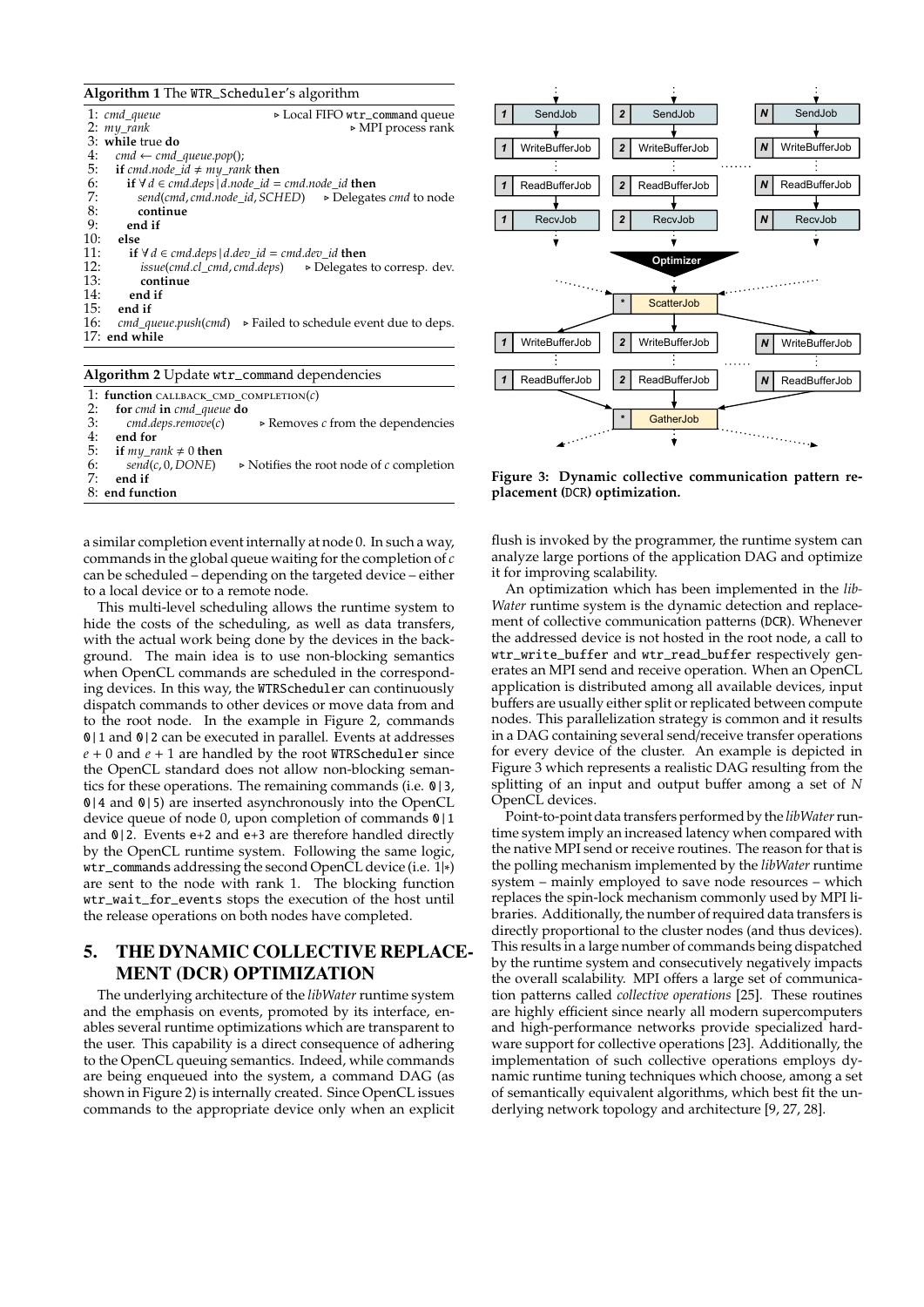### **Algorithm 3** DCR pattern recognition

|            | 1: function REPLACE_COLLECTIVE_PATTERNS( $G(V, E)$ , root)                                                                       |
|------------|----------------------------------------------------------------------------------------------------------------------------------|
| 2:         | for t in $BFS(G(V, E), root)$ do                                                                                                 |
| 3:         | if $t.type \in \{SendJob, RecvJob\}$ then                                                                                        |
| 4:         | $iobs[t-node_id].append(t)$<br>► Orders transfer jobs                                                                            |
| 5:         | end if                                                                                                                           |
| 6:         | end for                                                                                                                          |
| 7:         | for $i \leftarrow 0$ to min({jobs[k].length : $\forall k   0 \le k < N$ }) do                                                    |
| 8:         | $pattern \leftarrow 0$                                                                                                           |
| 9:         | for $j \leftarrow 1$ to N do                                                                                                     |
| 10:        | <b>if</b> $jobs[j][i].type \neq jobs[j-1][i].type$ then break                                                                    |
| 11:        | if $jobs[j][i].buf = jobs[j-1][i].buf \wedge$                                                                                    |
| 12:        | $jobs[j][i].size = jobs[j-1][i].size$ then                                                                                       |
| 13:        | if <i>pattern</i> = 2 then break                                                                                                 |
| 14:        | $pattern \leftarrow 1$<br>► Sequence recognized as a broadcast                                                                   |
| 15:        | end if                                                                                                                           |
| 16:        | <b>if</b> $i$ obs[ $i$ ][ $i$ ].buf = $i$ obs[ $i - 1$ ][ $i$ ].buf + $i$ obs[ $i - 1$ ][ $i$ ].size <b>then</b>                 |
| 17:        | if <i>pattern</i> = 1 <b>then</b> break                                                                                          |
| 18:        | <i>pattern</i> $\leftarrow$ 2 ► Sequence can be either scatter or gather                                                         |
| 19:        | end if                                                                                                                           |
| 20:        | end for                                                                                                                          |
| 21:        | if $i \neq N \vee$ pattern = 0 then continue                                                                                     |
| 22:<br>23: | if pattern = $1 \wedge jobs[0][i].type = SendJob$ then                                                                           |
|            | replace_with_broadcast(jobs,i)                                                                                                   |
| 24:        | else                                                                                                                             |
| 25:        | <b>if</b> $i$ obs[0][ <i>i</i> ]. <i>type</i> = <i>Send</i> [ <i>ob</i> <b>then</b> <i>replace_with_scatter</i> ( $i$ obs, $i$ ) |
| 26:        | <b>else</b> replace_with_gather( $jobs, i$ )                                                                                     |
| 27:        | end if                                                                                                                           |
| 28:        | end for                                                                                                                          |
|            | 29: end function                                                                                                                 |

Related work analyzed the problem of automatic detection of collective patterns from a set of point-to-point communications. This technique is common in MPI performance tools which are capable of detecting such patterns via post-mortem analysis of program traces [21]. The general problem of collective communication pattern detection is NP-hard, however, under particular restrictions the problem can be solved in polynomial time. A more recent work [15] proposed a fast solution, with a complexity of  $O(n \log n)$ , which makes the approach more suitable for runtime systems.

The goal of our DCR optimization algorithm is to analyze the command DAG isolating point-to-point data transfers and detect whether a subset of those resembles one of the collective patterns supported by MPI. This is possible since – if the application is carefully written using events for command synchronization – the command DAG will be available to the runtime system scheduler before the first blocking command is invoked (e.g. wtr\_wait\_for\_event(s)). Since data transfers in our environment have all the same root (the node 0), the analysis for patterns is simplified. The pattern recognition is presented in Algorithm 3. The command DAG is traversed once in breadth-first order (lines 1–6), transfer commands are collected into *N* separate lists (i.e. variable *jobs*), one per device. On the extracted *N* lists, pattern analysis is performed (lines 7–28). The check is done by considering elements having the same position within the transfer job lists. Furthermore, the check is simplified by the fact that every send and receive wtr\_command carries information of the buffer location (*buf*) and the amount of bytes being transfered (*size*). The pattern analysis starts by taking the first transfer wtr\_command from the *N* lists and by checking against a supported pattern, i.e. *broadcast*, *scatter* or *gather*. For instance, in a broadcast *N* send operations are expected where ∀ *i* | 0 ≤ *i* < *N* − 1, *buf*<sub>*i*</sub> = *buf*<sub>*i*+1</sub></sub> ∨ *size<sub>i</sub>* = *size<sub>i+1</sub>*. If

**Vienna Supercomputing Cluster 2 (VSC2)**

| Max # of nodes   | 1.314                   |
|------------------|-------------------------|
| Processors       | 2 x AMD Opteron 6132 HE |
| Cores per node   | $2 \times 8$            |
| Clock Frequency  | $2.2$ GHz               |
| Memory per Node  | 32 GB DDR3              |
| Interconnection  | Infiniband 4x ODR       |
| Open MPI version | 1.6.1                   |
| OpenCL version   | AMD APP 2.6             |

**Table 2: The VSC2 experimental target architecture.**

the check fails, the transfer jobs are tested against a scatter or gather pattern  $\forall i | 0 \le i < N - 1$ ,  $buf_i + size_i = buf_{i+1}$ .

Once a pattern is recognized, single point-to-point transfers are removed from the command DAG and replaced by the corresponding collective communication operation (lines 23, 25 and 26). A visual example of this optimization is depicted in Figure 3, where multiple send operations are collapsed into a single scatter operation and correspondingly, receives are rewritten as a gather operation. By doing so, dependencies between successive commands are updated in order to keep the semantics of the input program unchanged.

Since collective operations must involve all the processes in a communicator, the current implementation of the DCR optimization works when all the initialized devices participate in the computation. Therefore, the analysis is limited to regular applications which *must* involve all OpenCL devices in data transfers. This is important to keep the pattern recognition algorithm simple and fast, since this optimization is applied during runtime. In the future, we plan to improve this mechanism by extending the pattern recognition also to sub-groups of devices.

### 6. EXPERIMENTAL EVALUATION

We used *libWater* to encode 6 computational kernels, some of them taken from various OpenCL benchmarking suites (i.e. AMD and IBM), and studied their scalability. In four of them, the kernels were optimized for local memory, i.e. PerlinNoise (from IBM), NBody (from AMD), Floyd and kNN manually written by us. For the remaining two codes, MatrixMul and LinReg we used a naive implementation unoptimized for what concern local memory. The table shows, for each kernel, the number of input and output buffers used by the kernel. We define a buffer as *splittable* when its content can be distributed among the devices. The nature of a buffer is strictly related to the algorithm being implemented within the OpenCL kernel, and thus the application. Non splittable buffers are always replicated on every device.

For the strong scalability analysis we used a real production cluster, the Vienna Supercomputing Cluster 2 (VSC2) [3], ranked 162th in the Top500 list [4], whose details are summarized in Table 2. A second study was conducted to test the suitability of *libWater* to exploit the computational capabilities of a heterogeneous cluster configuration. For this purpose we used a cluster, composed of 3 compute nodes (i.e. mc1, mc2 and mc3), custom made with *o*ff*-the-shelf* GPU accelerators. The hardware details are depicted in Table 3.

The six applications utilized for our study are listed in Table 4. We started from a pure OpenCL implementation and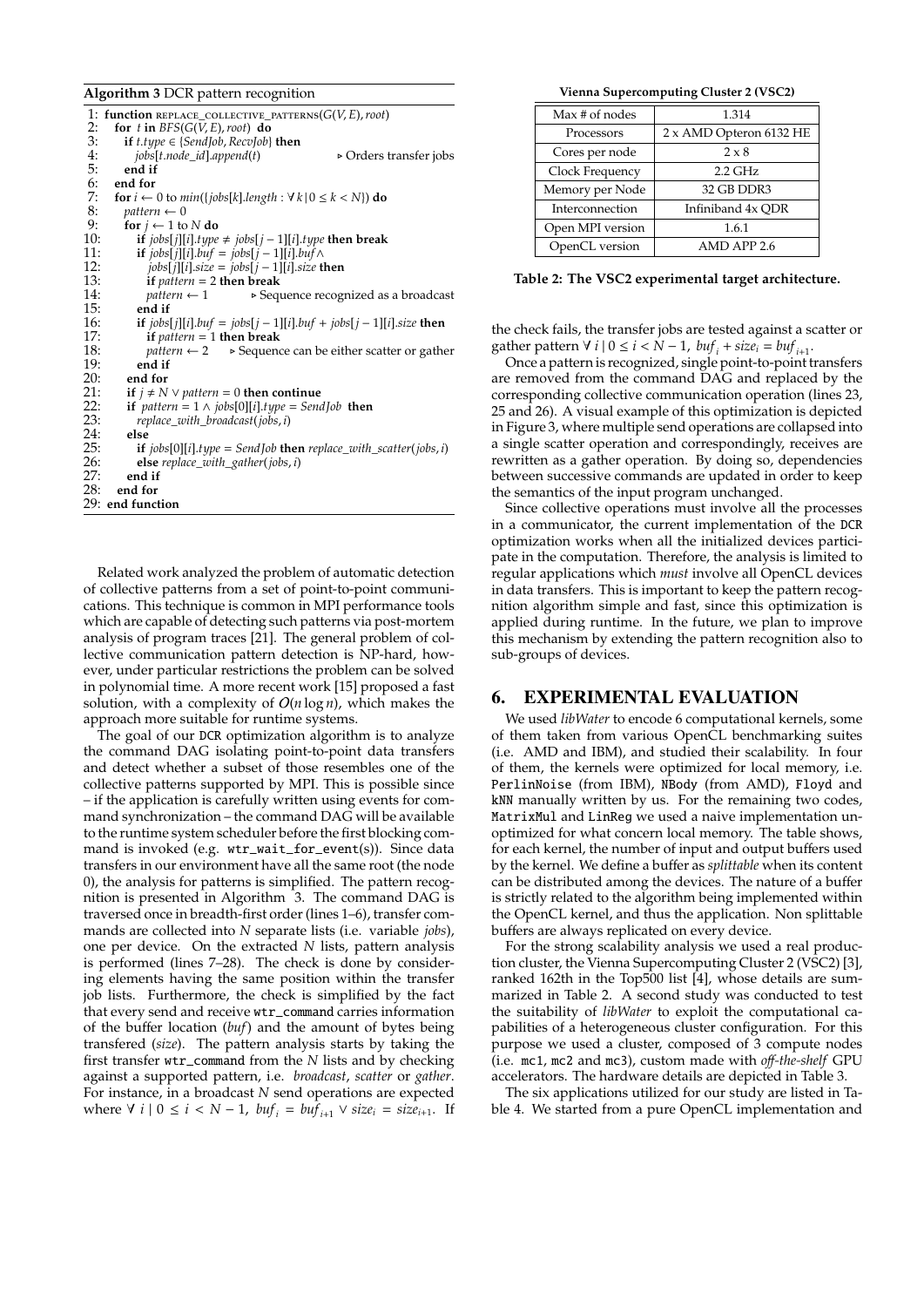|             | mc1                                            | mc2                                            | mc3                                              |  |
|-------------|------------------------------------------------|------------------------------------------------|--------------------------------------------------|--|
| <b>CPUs</b> | $2 \times$ AMD<br>Operator(tm)<br>6168 @1.9GHz | $2 \times$ AMD<br>Operator(tm)<br>6168 @1.9GHz | $2 \times Intel(R)$<br>Xeon(R) X5650<br>@2.67GHz |  |
| GPUs        | $2 \times ATI$<br>Radeon HD<br>5870            | 1 x NVIDIA<br><b>GTX 480</b>                   | 1 x NVIDIA<br><b>GTX 460</b>                     |  |
| RAM         | 24 GB DDR3                                     |                                                |                                                  |  |
| Interconn.  | Infiniband ODR                                 |                                                |                                                  |  |
| Open MPI    | 1.6.1                                          |                                                |                                                  |  |
| OpenCL      | AMD APP 2.6                                    | CUDA 5.0                                       | CUDA 5.0                                         |  |

**Table 3: The architecture of** mc1**,** mc2 **and** mc3 **heterogeneous compute nodes.**

rewrote them using *libWater*. In Table 4, we show the reduction, in terms of lines of code, achieved when the application is written using our library. It is worth mentioning that while the original OpenCL applications were single device codes, the *libWater* based implementation is instead multi-device code. On average, we were able to reduce the lines of the host code by approximately a factor of 2 due to the higher level abstractions provided by *libWater*.

# 6.1 Homogeneous CPU cluster

The applications shown in Table 4 were executed on the VSC2 homogeneous CPU cluster. We were able to access up to 64 nodes with a total of 1024 CPU cores. Since the 2 AMD CPUs which are hosted per node are considered by the OpenCL driver as a single device, the speedup was computed based on the number of compute nodes (and thus OpenCL devices) instead of single CPU cores. The workload partitioning is implemented, for each test case, by assigning to each OpenCL device an equal amount of work.

The scalability tests were performed in the following way: the original OpenCL version of the applications were executed in a single node and their execution times used as a reference measurement. *libWater* was then used for node numbers ranging from 2 to 64. The main differences between the original version of the application codes and the one written using *libWater* are mainly in the host code. The kernel code was slightly modified only to forward the *o*ff*set* value used by the workload partitioning (as shown in Listing 1). We computed the ideal scaling for each application using the reference execution time and dividing it by the number of nodes. We conducted experiments with *libWater* by using two different settings: the first, named *baseline*, uses the runtime system without dynamic optimizations enabled; the second, DCR, uses the collective pattern replacement mechanism as described in Section 5. The results of our experiments are depicted in Figure 4.

For each of the six applications, we show the execution time (in seconds) for up to 64 devices and the corresponding speedup with respect to a single node. Overall, we observe that our approach scales almost linearly, especially for those codes using few input/output buffers. PerlinNoise, Figure 4(a), is an example of those, since it has no dependencies on input buffers and the data produced by the kernel is distributed between the devices. For such code, the baseline configuration of our runtime system achieves a speedup of 53 for 64 nodes, and thus an efficiency of 83%. When the number and size of the input/output buffers increases, the

efficiency of our system decreases. The worst case is represented by the LinReg application, Figure 4(f), which stops scaling after 32 nodes. This kernel has 4 input buffers, 2 of them are not splittable (because of dependencies within the kernel code) and therefore must be replicated on every node. The remaining 2 input and output buffers are instead splittable. For such code we have an immediate decrease (75% on two nodes) of the efficiency. This is because the kernel execution is delayed due to the fact that several wtr\_commands are executed (and transfered to the target nodes) to create and initialize the input/output buffers. However this delay is a constant and system efficiency remains almost unvaried up to 16 nodes. On 32 and 64 nodes the efficiency of the baseline runtime system starts decreasing significantly.

This problem is largely addressed by the dynamic collective pattern replacement, i.e. DCR, optimization which was introduced in Section 5. This optimization reduces the load on the scheduler since it replaces several single transfer jobs with one collective operation. In LinReg this optimization improves the scalability of the system by a factor of 2 achieving an efficiency of 55%. A small effect of this optimization can be observed for smaller node configurations because collective operations are optimized for a large number of nodes. An interesting result is the effect of the DCR optimization on the PerlinNoise test case. In such a case, the DCR optimization fails to improve performance over the baseline. The reason is that collective operations are blocking while point-to-point communications in the runtime system are non-blocking thereby allowing overlapping of multiple transfers. The synchronization costs introduced by the gather operation is therefore not properly compensated by the amount of exchanged data. We believe that this problem can be eliminated by using *non-blocking collective*routines which have been introduced in the latest MPI standard [25] and will soon be available in mainstream MPI libraries. Additionally, since this optimization is done dynamically, and therefore the amount of data being transfered is known by the scheduler, heuristics can be integrated to decide when such optimization should be applied.

On average, *libWater* achieves an efficiency of 80% on 32 nodes and 64% when 64 nodes are used. Without the DCR optimization the system has an efficiency of 47% on 64 nodes. This means that the DCR optimization improves the system efficiency by 17% on 64 nodes and we expect this value to increase proportionally with the number of nodes.

### 6.2 Heterogeneous GPU cluster

Since OpenCL allows access to heterogeneous devices we conducted a second experiment which demonstrates *libWater* on a heterogeneous GPU cluster as described in Table 3. In order to run applications on such environment, the input code was rewritten so that the workload distribution was controllable via command line arguments. It is worth mentioning that workload partitioning for heterogeneous architectures is an active research problem [13, 22, 17, 14]. However, this aspect is completely orthogonal to our library and for the sake of this experiment, we derive workload partitionings in an empirical way.

We ran the MatrixMul and the Floyd test cases using different combinations of devices. For each device configuration, several different workload splittings were tested and the fastest one was chosen. The partitionings and their corresponding execution times, are shown in Table 5. For exam-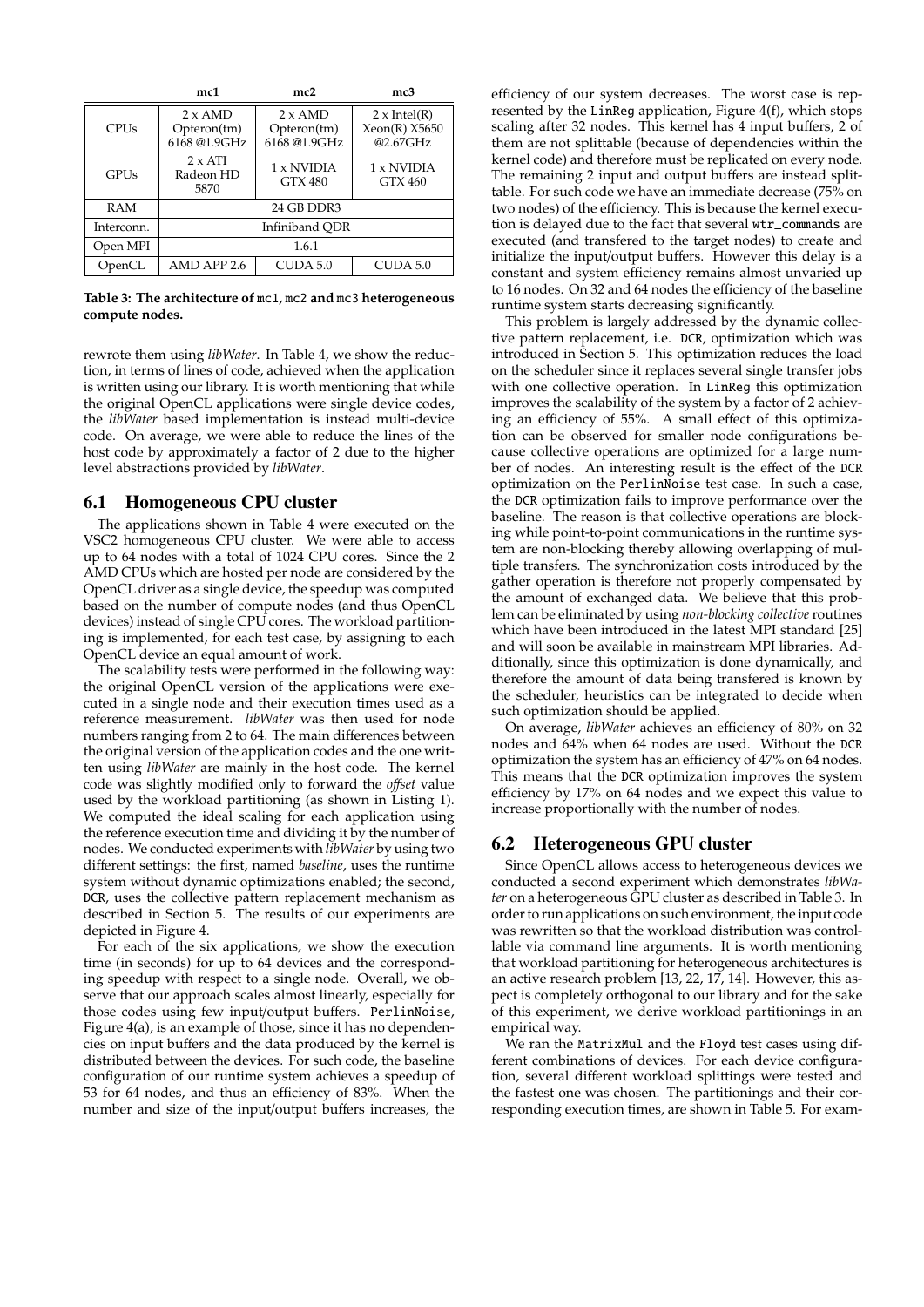| Application | OpenCL<br>LOC. | <b>libWater</b><br>LOC. | Input/Output<br>Input size<br><b>buffers</b> ( <i>splittable</i> ) |             | <b>Short Description</b> |
|-------------|----------------|-------------------------|--------------------------------------------------------------------|-------------|--------------------------|
| PerlinNoise | 412            | 301                     | $20K \times 20K$                                                   | 0(0)/1(1)   | Gradient noise generator |
| Nbody       | 450            | 324                     | 600K bodies                                                        | 2(0) / 2(2) | N-body simulation        |
| kNN         | 234            | 101                     | ref: 8M, query: 80K                                                | 2(1)/2(1)   | k-nearest neighbor       |
| Floyd       | 222            | 113                     | Vertices 8K, Adjacency matrix 64K                                  | 1(0)/1(0)   | Floyd-Warshall           |
| MatrixMul   | 219            | 104                     | $7K \times 7K (A = B = C)$                                         | 2(1)/1(1)   | Matrix Multiplication    |
| LinReg      | 298            | 149                     | 1000K                                                              | 4(2)/1(1)   | Linear regression        |



**Figure 4: Strong scaling of** *libWater* **on the VSC2**

ple, in MatrixMul, configuration C1 assigns all the workload to the first GPU of node mc1. The execution time for this configuration is 63.3 seconds. By equally splitting the workload between the two accelerators on the same node, i.e. C2, we double the performance. Between the GPUs, the NVidia GTX 480 is the fastest device requiring only 29.4 seconds to complete the work. However *libWater* can be used to improve the execution time even further. The overall execution

time can be reduced by 50% by using the workload partition as described by configuration C8 which assigns 22% to each GPU in mc1, 44% to the NVidia GTX 480 and the remaining 12% to the NVidia GTX 460 accelerator. For Floyd results are different. Its execution on the GTX 480 is 8 times faster than the AMD GPU and 4 times better than the GTX 460. However, performance can still be improved by splitting the workload between the two NVidia accelerators by assigning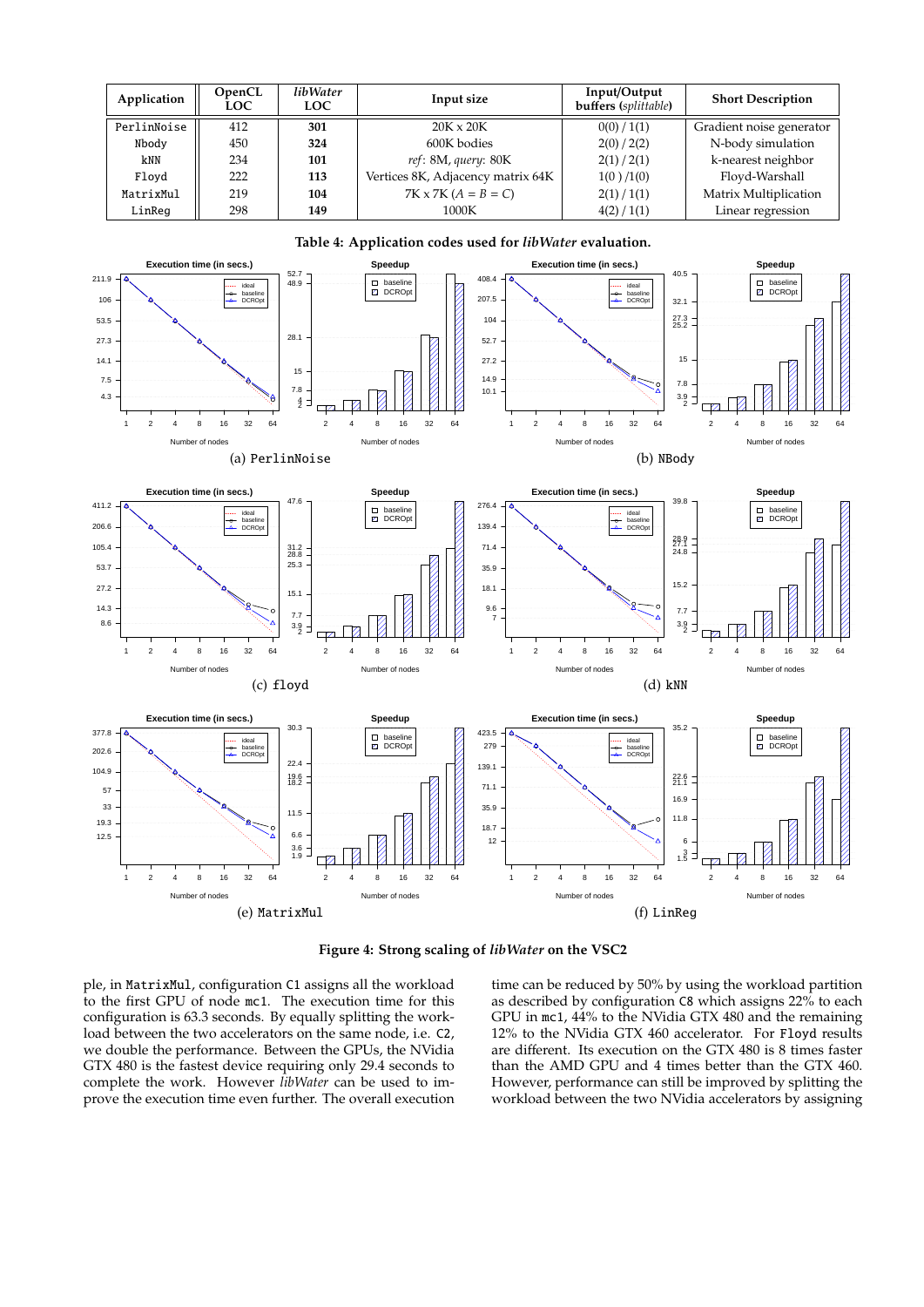|           | <b>Device</b>            | <b>Workload Partition Configurations</b> |                |                |                |                |                |                |       |
|-----------|--------------------------|------------------------------------------|----------------|----------------|----------------|----------------|----------------|----------------|-------|
|           |                          | C <sub>1</sub>                           | C <sub>2</sub> | C <sub>3</sub> | C <sub>4</sub> | C <sub>5</sub> | C <sub>6</sub> | C <sub>7</sub> | C8    |
|           | $mc1-GPU1$               | 100%                                     | 50%            |                |                | 35%            | 25%            |                | 22%   |
|           | $mc1-GPU2$               |                                          | 50%            |                |                |                | 25%            |                | 22%   |
| MatrixMul | $mc2-GPU3$               |                                          |                | 100%           |                | 65%            | 50%            | 75%            | 44%   |
|           | $mc3-GPU4$               |                                          |                |                | 100%           |                |                | 25%            | 12%   |
|           | Exec. time<br>(in secs.) | 63.3                                     | 32.5           | 29.4           | 68.4           | 23.7           | 19.0           | 26.6           | 17.3  |
|           | $mc1-GPU1$               | 100%                                     | 50%            |                |                | 2%             | $1\%$          |                | 0.5%  |
| Floyd     | $mc1-GPU2$               |                                          | 50%            |                |                |                | $1\%$          |                | 0.5%  |
|           | $mc2-GPU3$               |                                          |                | 100%           |                | 98%            | 98%            | 99%            | 98%   |
|           | $mc3-GPU4$               |                                          |                |                | 100%           |                |                | $1\%$          | $1\%$ |
|           | Exec. time<br>(in secs.) | 101.6                                    | 51.3           | 14.9           | 58.3           | 17.3           | 16.0           | 13.1           | 16.3  |

#### **Table 5: Performance of** MatrixMul **and** Floyd **on the heterogeneous cluster for di**ff**erent combination of GPUs.**

99% of the work to the faster GTX 480 and 1% to the GTX 460. This experiment demonstrates, despite higher latencies caused by additional data transfers between host and device memory, non-blocking communication yields good scalability behaviour even for heterogeneous architectures. However, scalability on such environments depends on several factors and we plan to investigate this issues in future work.

# 7. RELATED WORK

In recent years, heterogeneous systems have received a great amount of attention from the research community. Although several projects have been recently proposed to facilitate the programming of clusters with heterogeneous nodes [20, 8, 6, 5, 18, 12, 26, 31], none of them combines support for high performance inter-node data transfer, support for a wide number of different devices and a simplified programming model. Our work takes into account all this aspects through the development of the *libWater* library.

Kim et al. [20] proposed the *SnuCL* framework that extends the original OpenCL semantics to heterogeneous cluster environments. Their work is closely related to ours. SnuCL relies on the OpenCL language with few extensions to directly support collective patterns of MPI. Indeed, in SnuCL is the programmer responsibility to take care of the efficient data transfers between nodes. In that sense, end users of the SnuCL platform need to have an understanding of MPI collective calls semantics in order to be able to write scalable programs. This deeply differs from our system where such optimizations are transparently applied by the *libWater* runtime system. Furthermore, SnuCL poses a limit to the number of devices which can be addressed by their runtime system, i.e. NVidia accelerators and CPUs. Differently, *lib-Water* can interface with every OpenCL driver making the list of supported platforms virtually unlimited.

Also other works have investigated the problem of extending the OpenCL semantics to access a cluster of nodes. The Many GPUs Package (*MGP*) [8] is a library and runtime system that using the MOSIX VCL layer enables unmodified OpenCL applications to be executed on clusters. *Hybrid OpenCL* [6] is based on the FOXC OpenCL runtime and extends it with a network layer that allows the access to devices in a distributed system. The *clOpenCL* [5] platform comprises a wrapper library and a set of user-level daemons. Every call to an OpenCL primitive is intercepted by the wrapper which redirects its execution to a specific daemon at a cluster node or to the local runtime. *dOpenCL* [18] extends the OpenCL

standard, such that arbitrary compute devices installed on any node of a distributed system can be used together within a single application. *Distributed OpenCL* [12] is a framework that allows the distribution of computing processes to many resources connected via network using JSON RPC as communication layer. *OpenCL Remote* [26] is a framework which extends both OpenCL's platform model and memory model with a network client-server paradigm. *Virtual OpenCL* [31], based on the OpenCL programming model, exposes physical GPUs as decoupled virtual resources that can be transparently managed independent of the application execution.

While the objectives of these approaches are similar to ours, none of them provides an abstraction layer to reduce the complexity associated with the OpenCL development and, furthermore, they show a very limited scalability in clusters of 4 to 8 compute nodes. In particular, none of them employs dynamic communication optimizations as we do.

Besides OpenCL-based approaches, also CUDA solutions have been proposed to simplify distributed systems programming. *CUDASA* [29] is an extension of the CUDA programming language which extends parallelism to multi-GPU systems and GPU-cluster environments. *rCUDA* [11] is a distributed implementation of the CUDA API that enables shared remote GPGPU in HPC clusters. *cudaMPI* [24] is a message passing library for distributed-memory GPU clusters that extends the MPI interface to work with data stored on the GPU using the CUDA programming interface. All of these approaches are limited to devices that support CUDA, i.e. NVidia GPU accelerators, and therefore they cannot be used to address heterogeneous systems which combines CPUs and accelerators from different vendors.

Other projects have investigated how to simplify the OpenCL programming interface. Sun et. al [30], proposed a task queueing extension for OpenCL that provides a highlevel API based on the concepts of work pools and work units. *Intel CLU* [16], *OCL-MLA* [1] and *SimpleOpencl* [2] are lightweight API designed to help programmers to rapidly prototype heterogeneous programs. Beside the simplified interface, *libWater* provides fine-grained control over device selection (i.e. DQL) and an improved device synchronization based on events.

A more sophisticated approach was proposed in [10]. Omp-Ss relies on compiler technologies to generate host and kernel code from a sequential program annotated with pragmas. The runtime of OmpSs internally uses a DAG similar to ours with the scope of scheduling. However, to our knowledge, the DAG is not dynamically optimized like in our approach. Additionally, by relying on the user for kernel code, *libWater* allows for fine-grained performance tuning.

# 8. CONCLUSIONS

In this paper, we introduced *libWater*, a library for simplifying the programming of heterogeneous distributed systems.

The proposed interface demonstrates that raising the abstraction level of the OpenCL programming model is possible without losing control over performance. We showed, with an example, how a multi-device distributed host program can be written using approximately 25 lines of code. By defining a simple, but powerful, device query language (DQL), *libWater* simplifies the management and discovery of a large number of OpenCL devices. The simple API makes the library a perfect target for automatic code generation tools, thus it can be easily integrated in compilers.